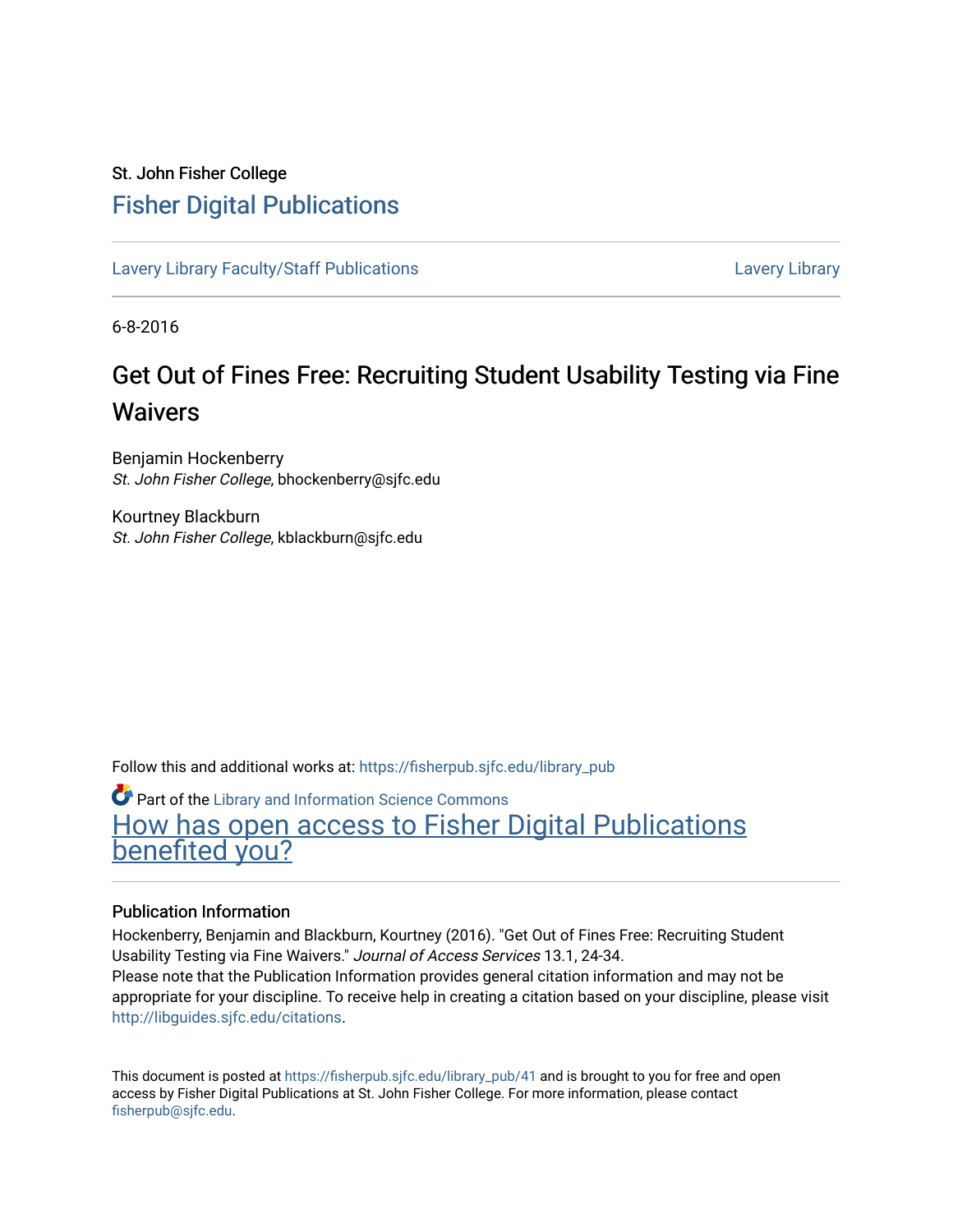# Get Out of Fines Free: Recruiting Student Usability Testing via Fine Waivers

# **Abstract**

St. John Fisher College's Lavery Library's Access Services and Systems departments began a pilot project in which students with overdue fines tested usability of library Web sites in exchange for fine waivers. Circulation staff promoted the program and redeemed fine waiver vouchers at the Checkout Desk, while Systems staff administered testing and provided vouchers to participants. Staff evaluated the pilot to be a success, as qualitative data were collected to enable iterative changes to library Web sites, and users had a positive customer service experience. The piloted method may be applied in the future to assess other programs and services.

# Keywords

fsc2016

# **Disciplines**

Library and Information Science

# **Comments**

This is an Accepted Manuscript of an article published by Taylor & Francis in Journal of Access Services on June 8, 2016, available online:<http://www.tandfonline.com/10.1080/15367967.2016.1154466>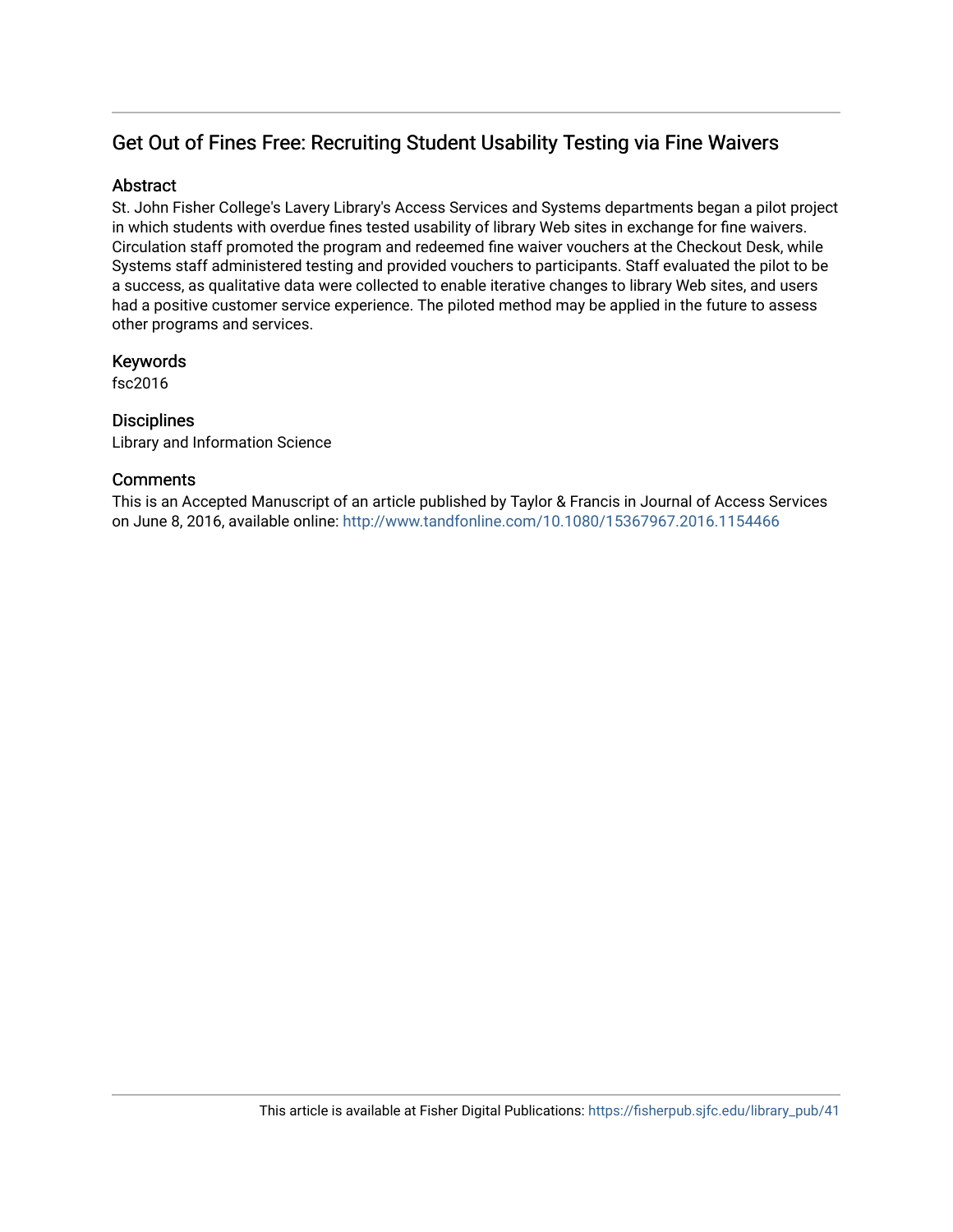# Get Out of Fines Free: Recruiting Student Usability Testers via Fine Waivers

Benjamin Hockenberry & Kourtney Blackburn Lavery Library, St. John Fisher College, Rochester, NY

#### **Abstract**

St. John Fisher College's Access Services and Systems departments began a pilot project in which students with overdue fines tested usability of library websites in exchange for fine waivers. Circulation staff promoted the program and redeemed fine waiver vouchers at the Checkout Desk, while Systems staff administered testing and provided vouchers to participants. Staff evaluated the pilot to be a success, as qualitative data were collected to enable iterative changes to library websites, and users had a positive customer service experience. The piloted method may be applied in the future to assess other programs and services.

## **Introduction**

#### **Purpose**

Like many academic libraries, St. John Fisher College's Lavery Library has explored a number of ways to effectively assess library sites and services, including a comprehensive assessment planning program (Hockenberry & Little, 2013). As part of this program, the library regularly employs web usability testing, which is a "process used to uncover interface problems and come up with possible solutions" (Emanuel, 2013, p. 215). In testing the usability of websites, we have explored methods of compensation, such as free food or gift cards, but struggled to recruit sufficient numbers of testers. Student assistants have filled that void, though they often prove to be "power users" of library services—they work here and use library sites daily, so they do not accurately represent what an average user would do when approaching our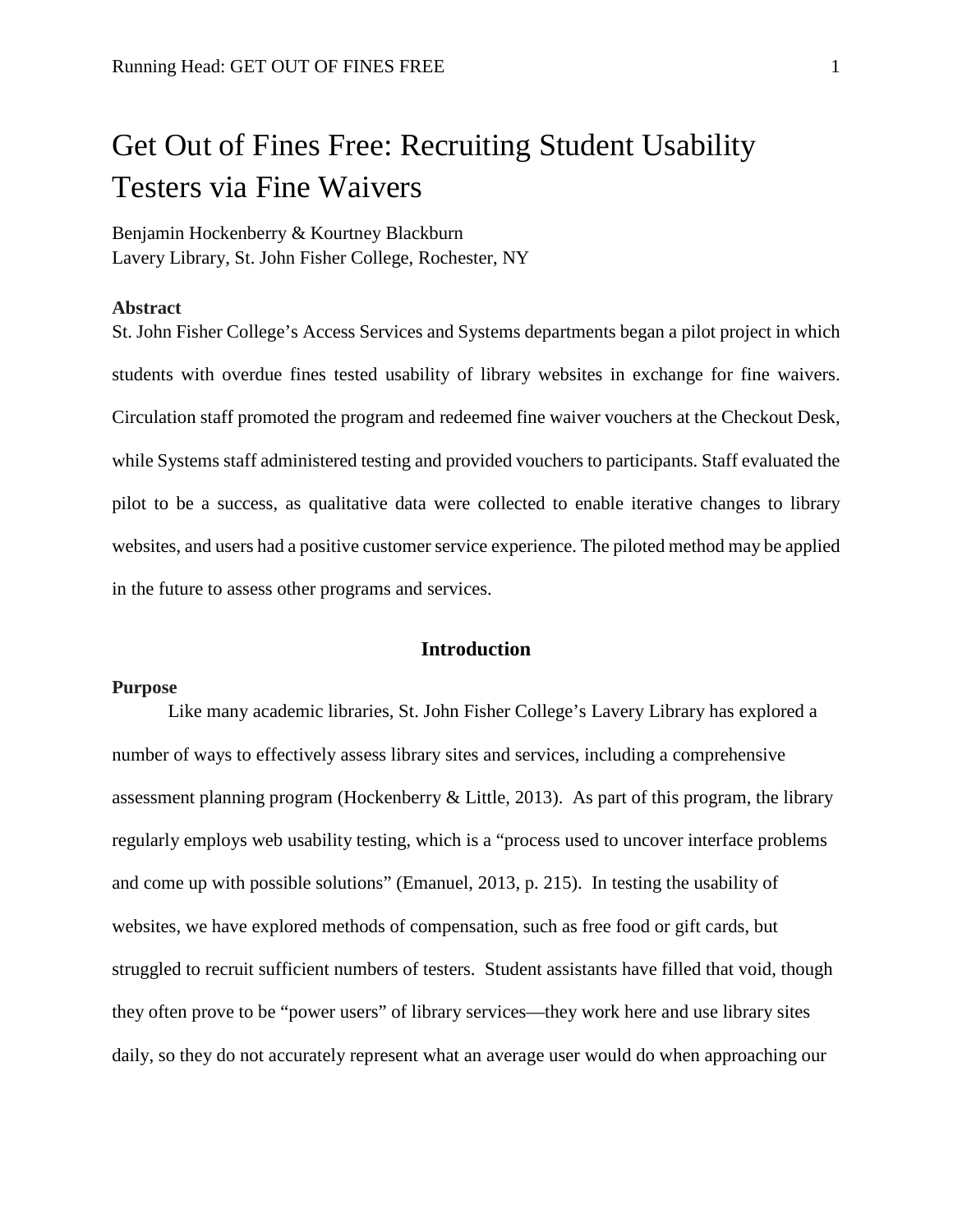sites. While the library conducts larger-scale usability tests when doing major changes to library web pages, we frequently rely on less data for day-to-day changes.

In 2014, an email on the ACRL College Libraries Section email list (COLLIB-L) presented an alternative incentive to recruit testers (Oliverio, 2014). Oliverio shared an initiative in which the library offers students an opportunity to review library pathfinders instead of paying overdue fines. As Library Systems needs to regularly examine how patrons use our resources and Access Services continuously evaluates its fine policies, this idea presented an exciting opportunity to offer patrons: not only would we more accurately represent the average user in our usability testing, we would incur goodwill and expose users to library resources they might not otherwise use. Students might become more invested in library success, and the library would demonstrate another way it is invested in the success of the students.

Lavery Library piloted a program in the Spring semester of 2015, in which students participated in a website usability test with a silent observer. In exchange, they received a voucher for a "get out of fines free" card. Students had the opportunity to manage fines positively and proactively, not punitively. This blended the interests of both Systems and Access Services departments, and developed a method by which we could assess and improve library services outside of our websites as well.

This incentivization method facilitates more *regular* testing to proactively identify where small-scale, iterative improvements can be made to our websites. In the process, the library would gather supporting data and test waters for larger-scale changes. This is especially important as the College selects and prepares for migration to a new content management system, and undergoes a site-wide redesign.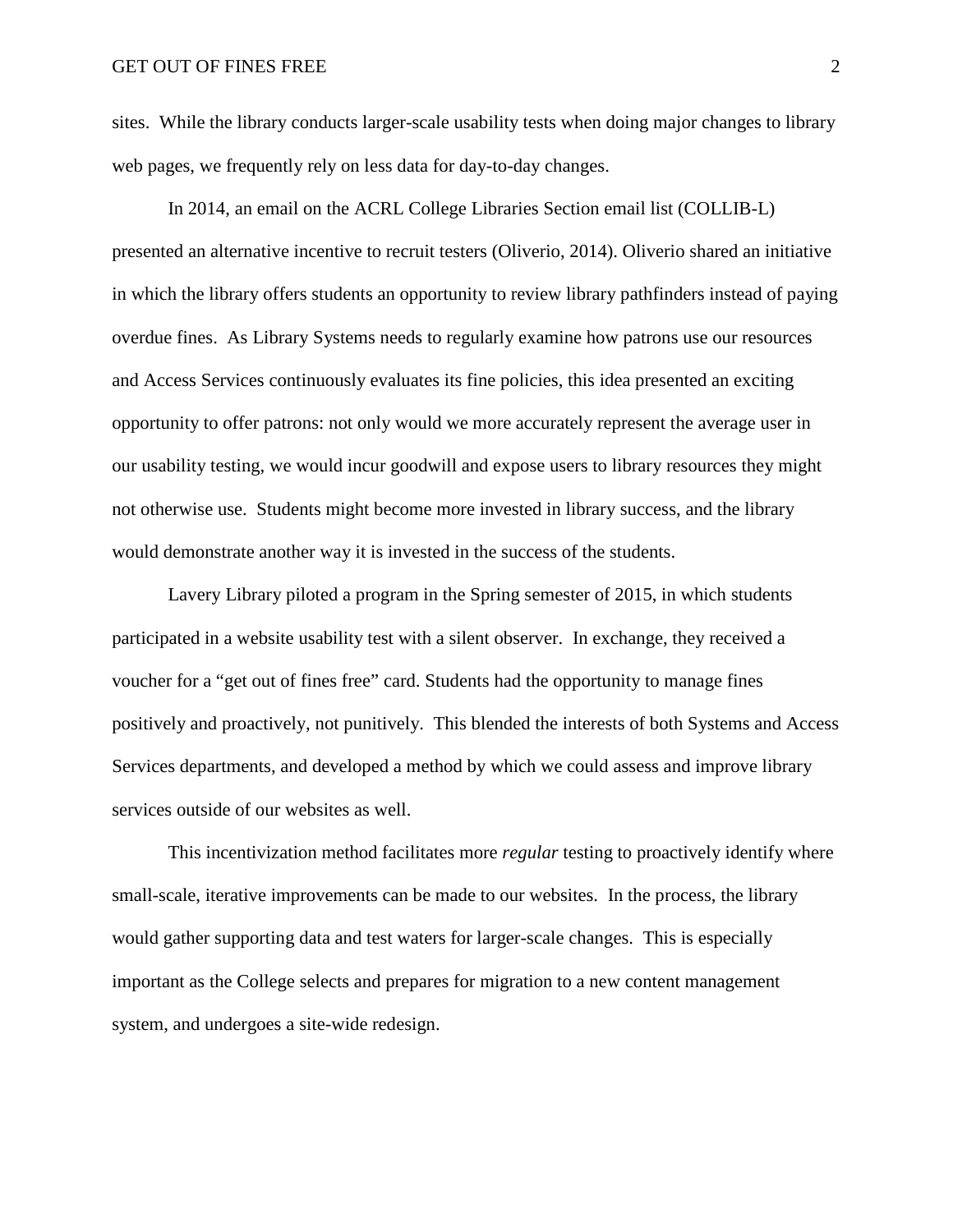#### **Literature review**

**Fines**. The practice of charging overdue fines for late library materials has long been debated in academic and public libraries alike. A review of the literature shows an abundance of strongly-held opinions on the issue, although recent opinions lean toward reassessing whether fines are positive overall. Jessop (2011) considers fines as a necessary means to have materials returned. Others note that overdue fines *do* incentivize return (Bhatt, 2011; Leung, 2007; Sung & Tolppanen, 2013), though Bhatt's study deduced that the rate of fines may not be high enough to ensure prompt return.

Those opposing fines, or at least calling for a more moderate approach, frequently reflect upon themes of goodwill, library accessibility, and efficiency: Green (2008) posits that "more patrons might visit the library if they were not 'punished' with a fine" (p. 62). Reed, Blackburn, and Sifton (2014) report that Vancouver Island University Library stopped charging fines on most library materials and decreased the rate of remaining fines, stating they were "punitive", and noted goodwill and patron satisfaction as results (p. 277). Other academic libraries found similar results when revamping fine policies (Boyce, 2014; Mosley, 2004). Staff in charge of receiving payment of library fines also noted less negativity when fines were lessened or eliminated (Boyce, 2014; Mosley, 2004; Reed et al., 2014). Both Green (2008) and Plato (Jessop & Plato, 2011) suggest fines may actually be a barrier to access, and the American Library Association (1993) states that libraries utilizing fine policies must assess whether or not fines prevent accessibility. Like Lavery Library, some libraries do not even retain overdue fine monies (Boyce, 2014; Mosley, 2004) or see enough revenue from them to make a difference (Eberhart, 1999). This, coupled with considerations of staff time involved in handling fines (Leung, 2007; Mosley, 2004), begs the question of efficiency.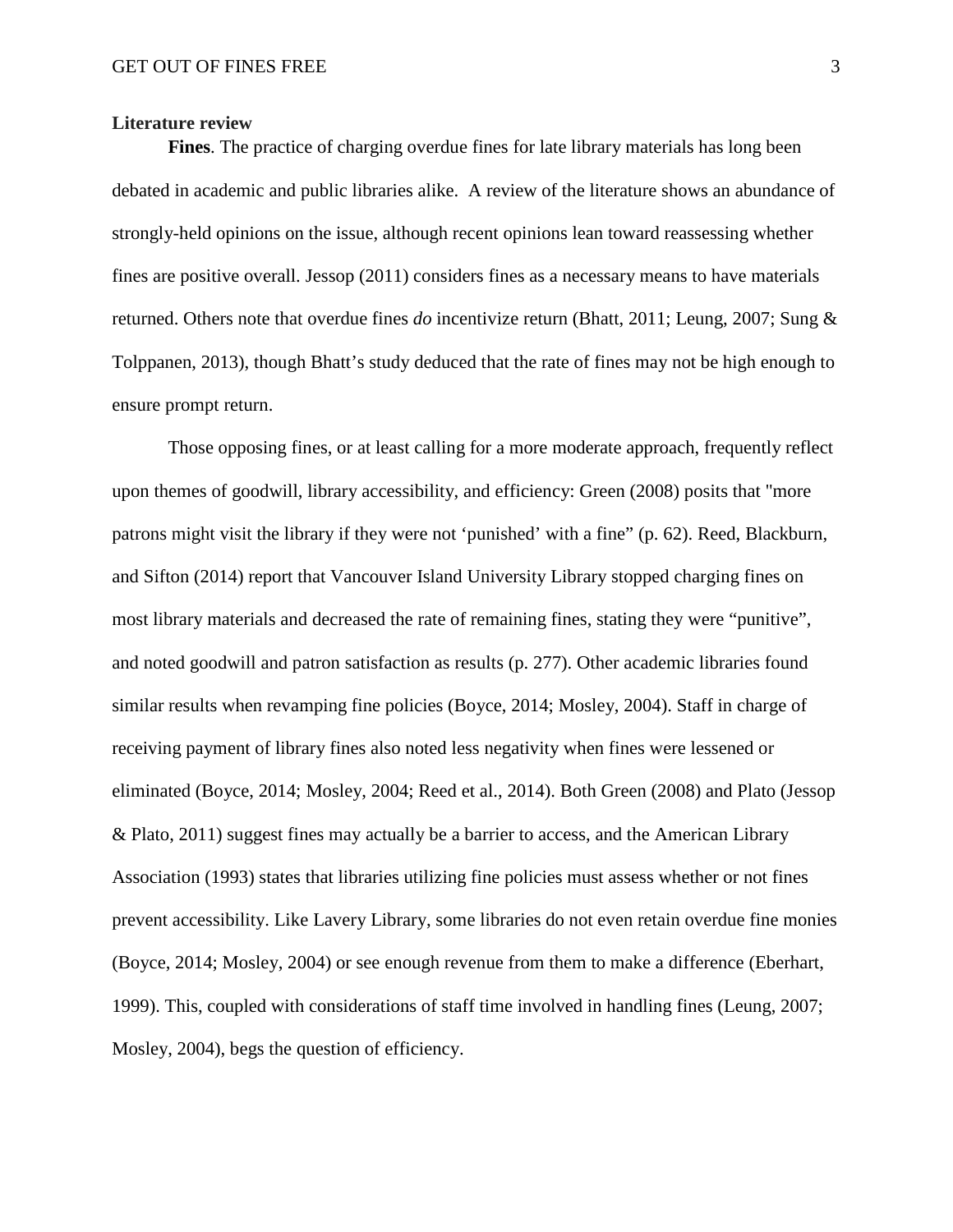Alternative approaches to overdue fines are not abundant within the literature, although Mitchell and Smith (W. B. Mitchell & Smith, 2005) propose the use of prize incentives, and Leung (2007) suggests the use of courtesy notices. Public libraries have tried amnesty weeks (Eberhart, 1999), and academic libraries are following suit, particularly with "food for fines" programs(Clausen & Ryan, 2013). Lavery Library currently sends courtesy notices to users, and has hosted "food for fines" programs with student organizations in the past, but has not pursued other approaches until this pilot. Oliviero (2014) is the one of the first known to the authors to propose an exchange of a fine waiver for the review of pathfinders or other library resources.

**Usability**. The term *usability* is a general measure of how easily users can do what they need to do; the International Organization for Standardization (1998) defines usability as "the extent to which the product can be used by specified users to achieve specified goals with effectiveness, efficiency and satisfaction in a specified context of use." Jakob Nielsen (2012) describes usability as "a quality attribute that assesses how easy user interfaces are to use". Nielsen also defines *utility* as the related concept of whether an interface is functional: "does it do what the user needs?" *Accessibility* is another related concept regarding users with disabilities, and focuses on the elimination or reduction of technical barriers (World Wide Web Consortium, 2008). *User experience* is a broader term, gaining traction, which Usability.gov describes as encompassing usability, usefulness, desirability, findability, accessibility, and credibility (U.S. Department of Health and Human Services, n.d.).

Libraries, in examining their web presence, examine both the technical accessibility and a broader spectrum of usability using a variety of methods. Chen, Germain, and Yang (2009) found that 85% of Association of Research Libraries' member institutions conducted web usability testing (p. 957), and 49% had formal usability policies, standards, or guidelines (p.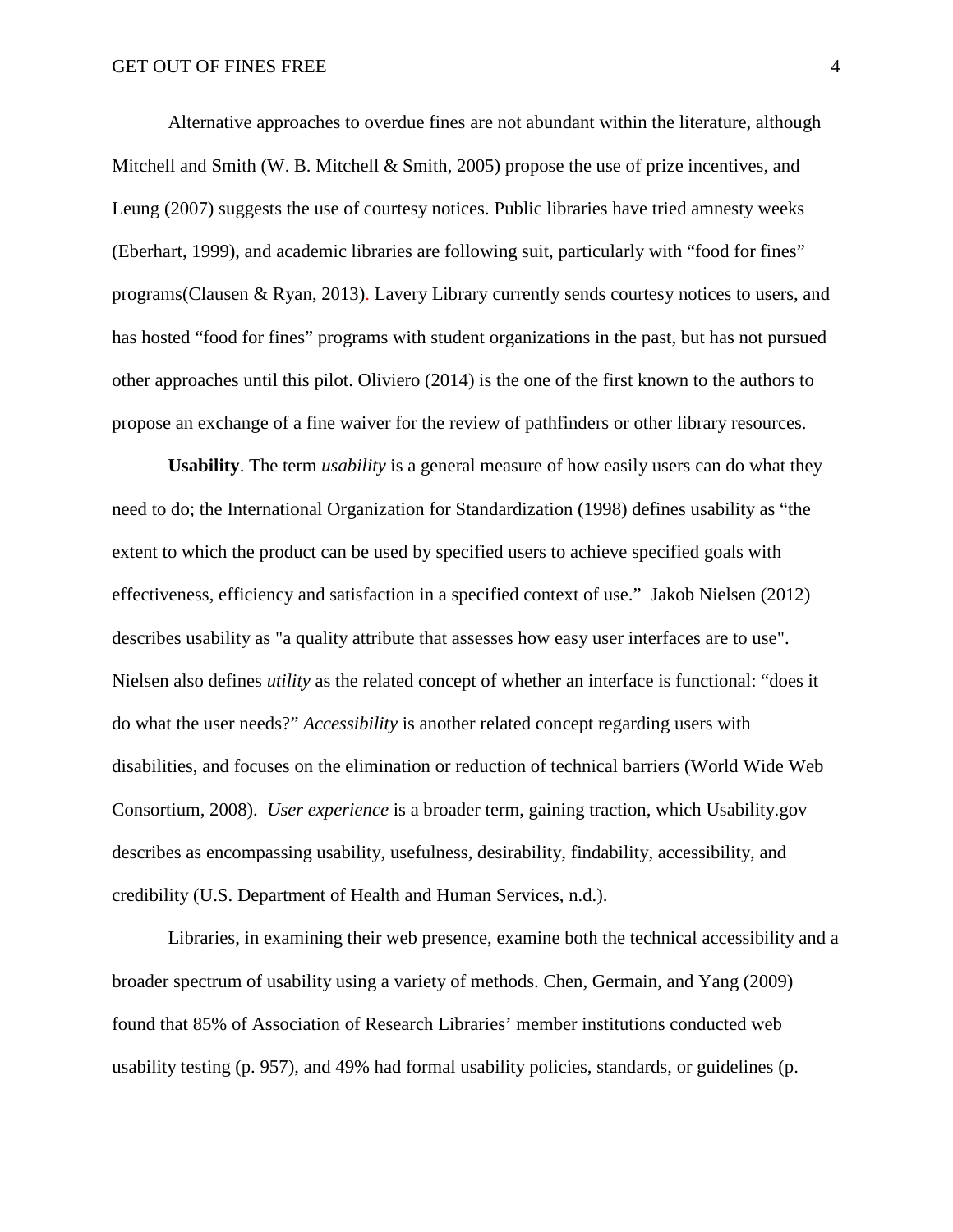956). Emanuel (2013) assesses the characteristics and limitations of usability testing as a research methodology in libraries, and explores methods to mitigate these limitations. She emphasizes that as an evaluative technique, "data gathering in any format is valuable and can help information professionals make reasoned, data-driven decisions pertaining to interface development" (p. 213). Many libraries use these techniques to approach a decision point like a site redesign or the incorporation of a single search box (George, 2005; Swanson & Green, 2011).

As a usability test is by and large an *observational* research method, it can "identify behavior, actions, and so on that people may not think to report because they seem unimportant or irrelevant" (Connaway & Powell, 2010, p. 180). Krug (2010) says that usability testing "works because all sites have problems," and "because most of the serious problems tend to be easy to find" (p. 16). Like other libraries seeking iterative improvements to their web presence (E. Mitchell, West, & Johns-Masten, 2015; Sonsteby & DeJonghe, 2013), we are interested in seeing what problems arise when real users try to use our site.

## **Methods**

# **Participants**

Participation in this pilot was completely voluntary. Library staff determined that, in order to limit potential for abuse and account for replacing lost or damaged materials, patrons would be eligible for the fine waiver program if:

- They were current students (faculty and staff do not receive fines);
- They had not already completed usability testing in the current academic year;
- They had *overdue* fines or no fines at all ("volunteers"); patrons with replacement fines would be excluded.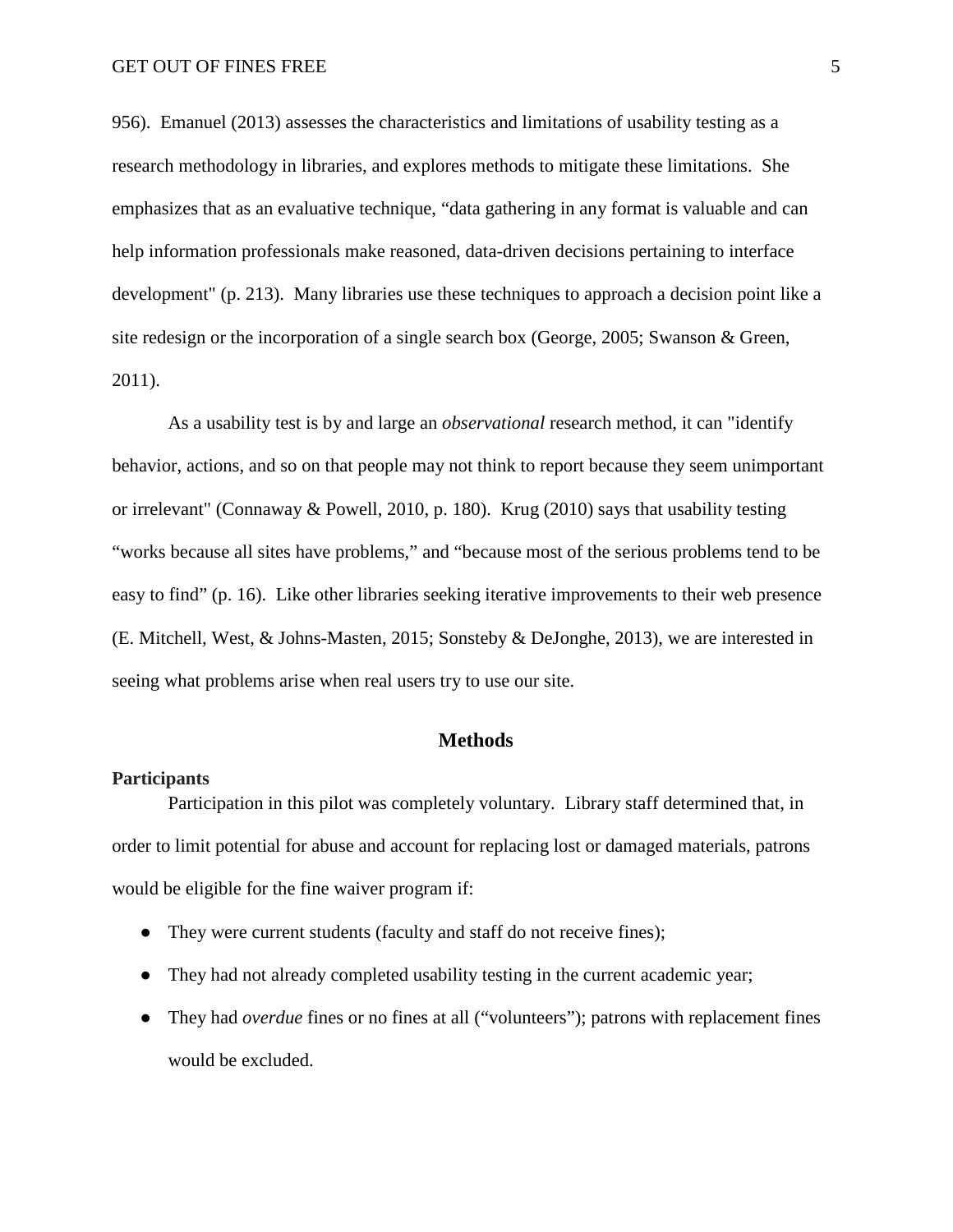The exclusion of replacement fines was established in order to pay for lost or significantly damaged materials. \$10 or more in library fines result in holds on students' accounts, preventing students from registering for courses, checking grades, or accessing transcripts. In order to prevent conflict between Circulation staff and students approaching staff for last-minute usability testing, registration for usability testing ended a week before course registration for the succeeding semester.

#### **Demographics and data**

Concern about privacy of patron data encouraged the test administrators to collect only the data we could use for interpreting results. These data included:

- Academic program or major;
- Year of progress toward degree (i.e. freshman, sophomore, junior, senior, graduate).

Nothing personally identifiable like name, ID number, gender, sexual orientation, age, partnership status, race, or ethnicity, was collected. Data were obtained using screen capture and voice recording software, as well as a short face-to-face debriefing conversation.

The student name was collected and stored separately from the test data in order to prevent repeated tests within a single academic year. For the purpose of program evaluation, Circulation staff tracked forgiven fines as a dollar amount.

#### **Materials and Procedures**

The guidelines for registering and conducting the tests were shared on Springshare's *LibGuides* platform. A registration form (using *Google Forms*) and a scheduling poll (using *Doodle*) were embedded into the LibGuide, and after registration, Systems staff confirmed appointments by email. Only minimal technologies were needed to conduct the tests. The physical technologies only involved a student assistant PC in the Systems Department office with an inexpensive (~\$9) microphone. Screen capture and audio were recorded using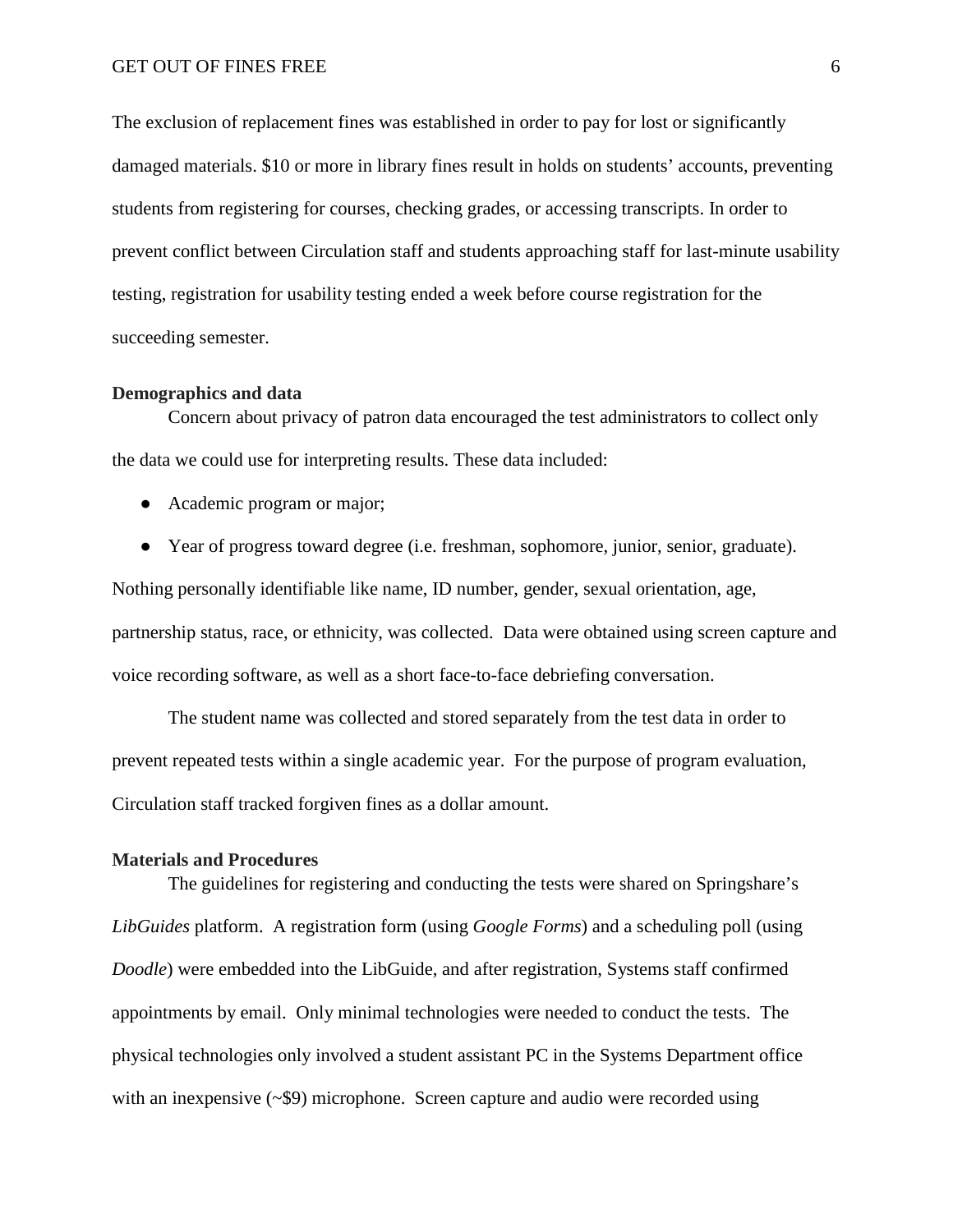Techsmith's *SnagIt* software; free alternatives such as Techsmith's *Jing* would be just as effective for these purposes.

In order to encourage usability testing participation, email blasts were sent to those with more than \$7 in overdue fines at the beginning of the pilot, which started a few weeks into the semester when patrons were more likely to have accrued overdue fines. A second email blast was targeted to students with fines two weeks before registration, instructing testers to email the Systems Department for scheduling. To further promote the pilot, a physical "Stapler Sign" was placed next to the Checkout Desk's stapler, a high traffic area. Beside this sign, a stack of business cards shared the LibGuide address to direct users to register. A digital parallel to the "Stapler Sign" was incorporated into a wall-mounted television's slideshow rotation and into a carousel image on the library homepage. At the time, as this was only a pilot, Circulation staff opted not to train student workers at the Checkout Desk to answer questions other than what was already printed on the physical sign or business cards. Instead, students directed questions to the Systems Department, citing their contact information on the business cards.

Lastly, paper fine-waiver vouchers were printed for Systems staff to hand out upon usability testing completion. These vouchers included "fine print" which detailed important information for the participant: participants could exchange the voucher for up to \$10 in overdue fines only one time. If a participant had \$7 in overdue fines and wanted to use the voucher, the entire voucher would be redeemed; he or she could not use the voucher's remaining funds again at a later date. The voucher was not redeemable for cash, and was not valid for replacement fines. The library would not waive fines in the case of a lost, stolen, or destroyed voucher. Lastly, a valid photo ID was needed to use the voucher so that Circulation staff could confirm the name on the voucher matched the person redeeming it.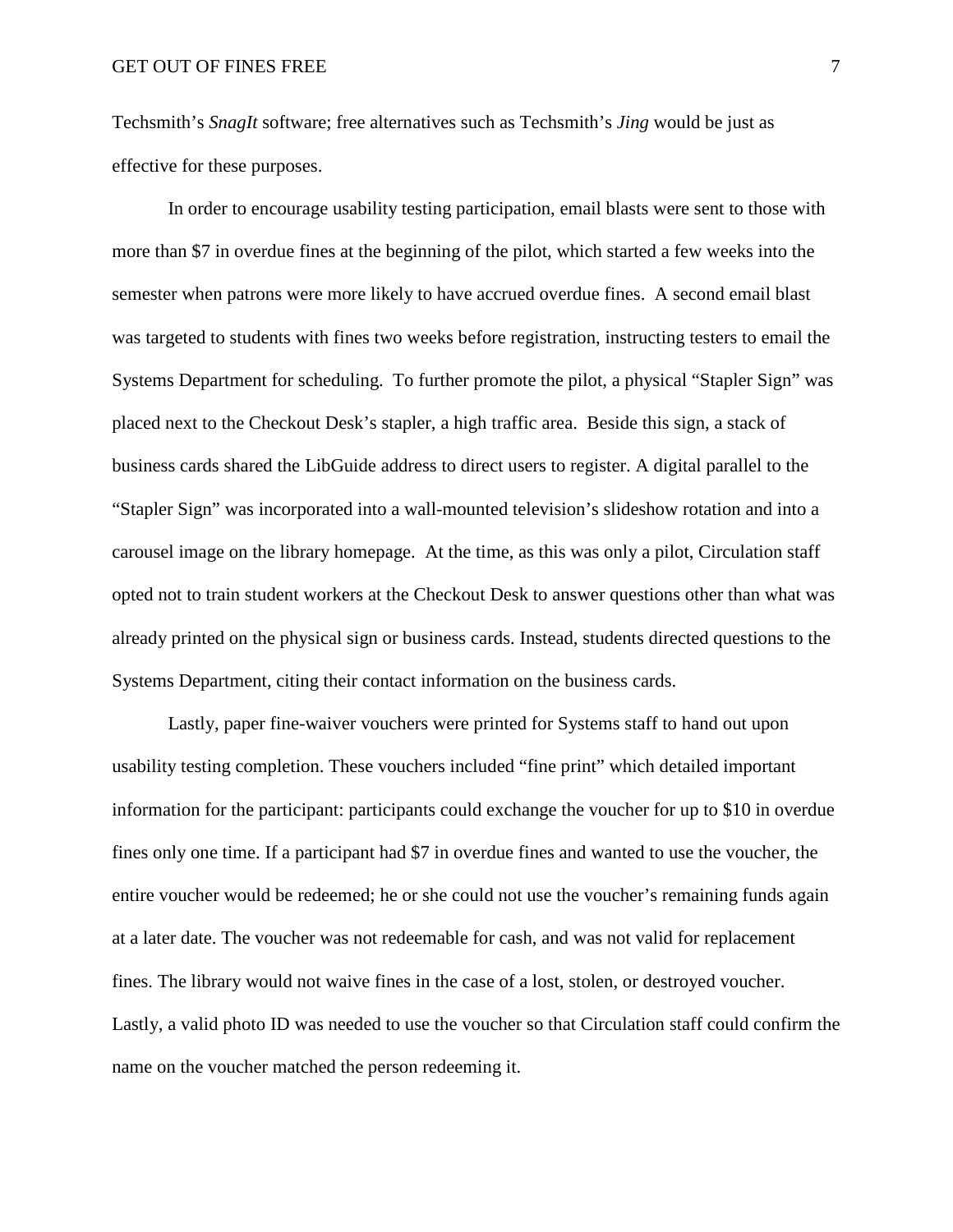The tests themselves began with a briefing in which the tester became acquainted with the test procedures and expectations. A Systems staff member, acting as proctor, then turned on a program to record audio and screen activity. The tests took a *protocol analysis*, or "thinking aloud," approach to usability testing. Per Connaway and Powell (2010), "during a protocol analysis, the user verbalizes the decisions and behaviors that he or she is performing" (p. 85). In our case, this verbalization was captured by audio recording and proctor notes. A less invasive protocol analysis method would use only microphone and screen capture, potentially reducing the effect of a proctor's presence on user behavior. However, we determined that while the introduction of a proctor could bias results, this was mitigated by the chance to triangulate user spoken feedback and visible observation. Additionally, the user would experience a human connection with behind-the-scenes library operations.

The user then completed a series of tasks, using pages on library websites which included:

- Homepage on campus CMS
- Research guides (LibGuides)
- Search interface (EBSCO Discovery Service)
- Link resolver (LinkSource)
- Interlibrary loan (ILLiad)
- Library account (Sierra)
- Individual databases (various vendors)

As testers encountered problems, they talked through them into the microphone, and noted links and services they had been unaware of before. If a user was frustrated, the proctor asked if she would like to move on to the next task. After tasks were completed, the tester and proctor had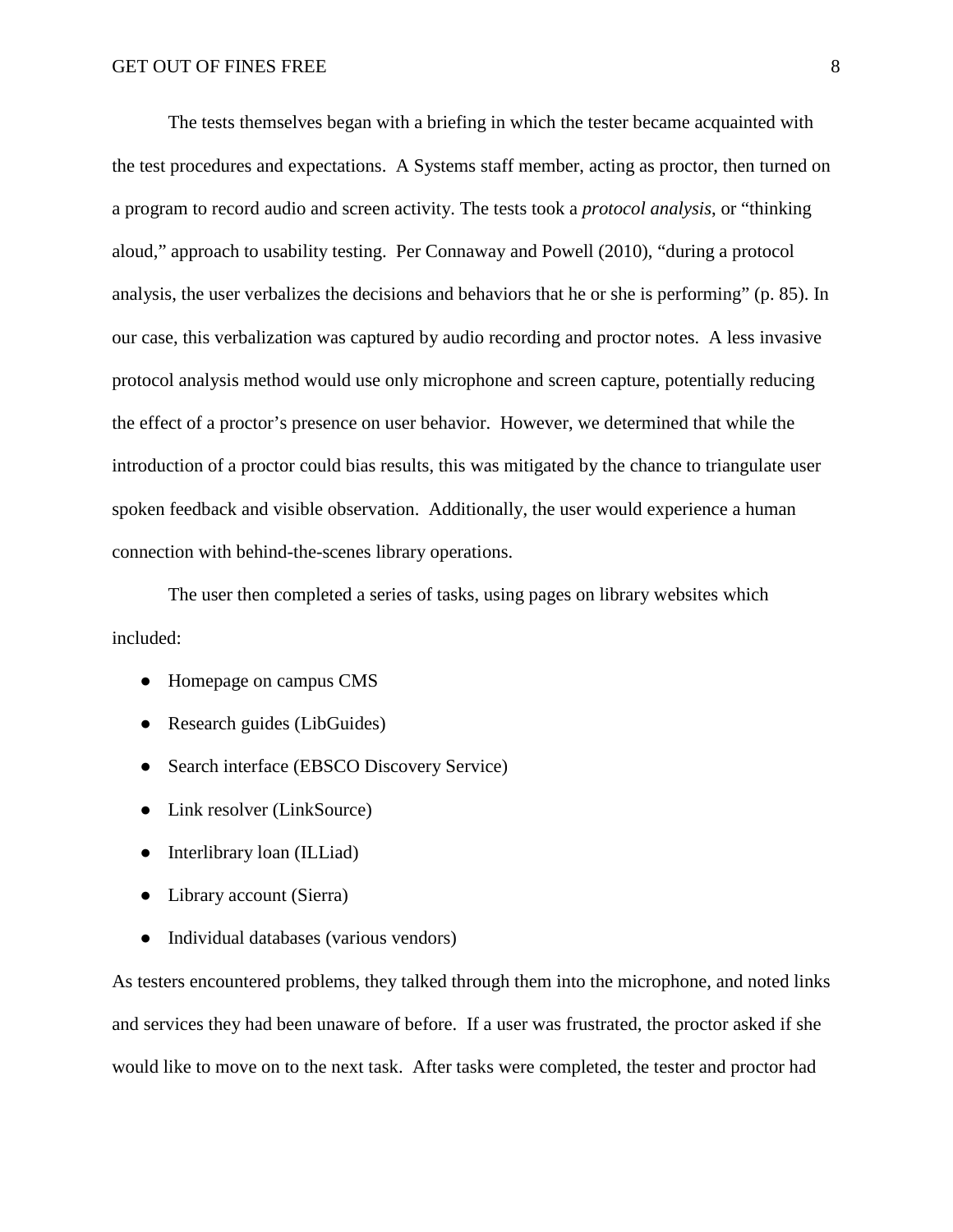debriefing discussions in which the user shared any thoughts about the process or their experience with library services. Systems staff could then share relevant anecdotes and data with other members of the library staff.

Once usability testing was completed, each participant received a voucher from Systems staff which noted the participants' name, the person that conducted the testing, and the expiration date of the voucher. The participant could then bring the voucher and valid photo ID to the Checkout Desk for one-time use at a time of his or her choosing, so long as that time was before the voucher's expiration date. When redeeming the voucher, Circulation staff would select the "Waive Charges" button in the library's integrated library system, for the amount of overdue fines the student had on his or her account (up to \$10). Circulation staff would include a note of "used fine voucher" in the Payment Note field. This process allowed for staff to easily separate out fines waived during usability testing from other waived fines. Circulation staff would then write the amount of fines waived on the back of the voucher and give the voucher to the Circulation Coordinator for recordkeeping and later review.

After each test, the Systems staff compiled notes into Word documents to be shared with the Library Web Team. After all tests were complete, Systems staff shared the recorded video from a sample test and reflected on the process.

### **Results**

# **Participation**

In the pilot semester, five patrons participated in the usability test program. These students were all upper-classmen, four being seniors and one a junior. This distribution is not proportionately unexpected, as the incentive of fine reduction would impact users with more checkouts. During the pilot period, library checkout statistics showed a skew toward upper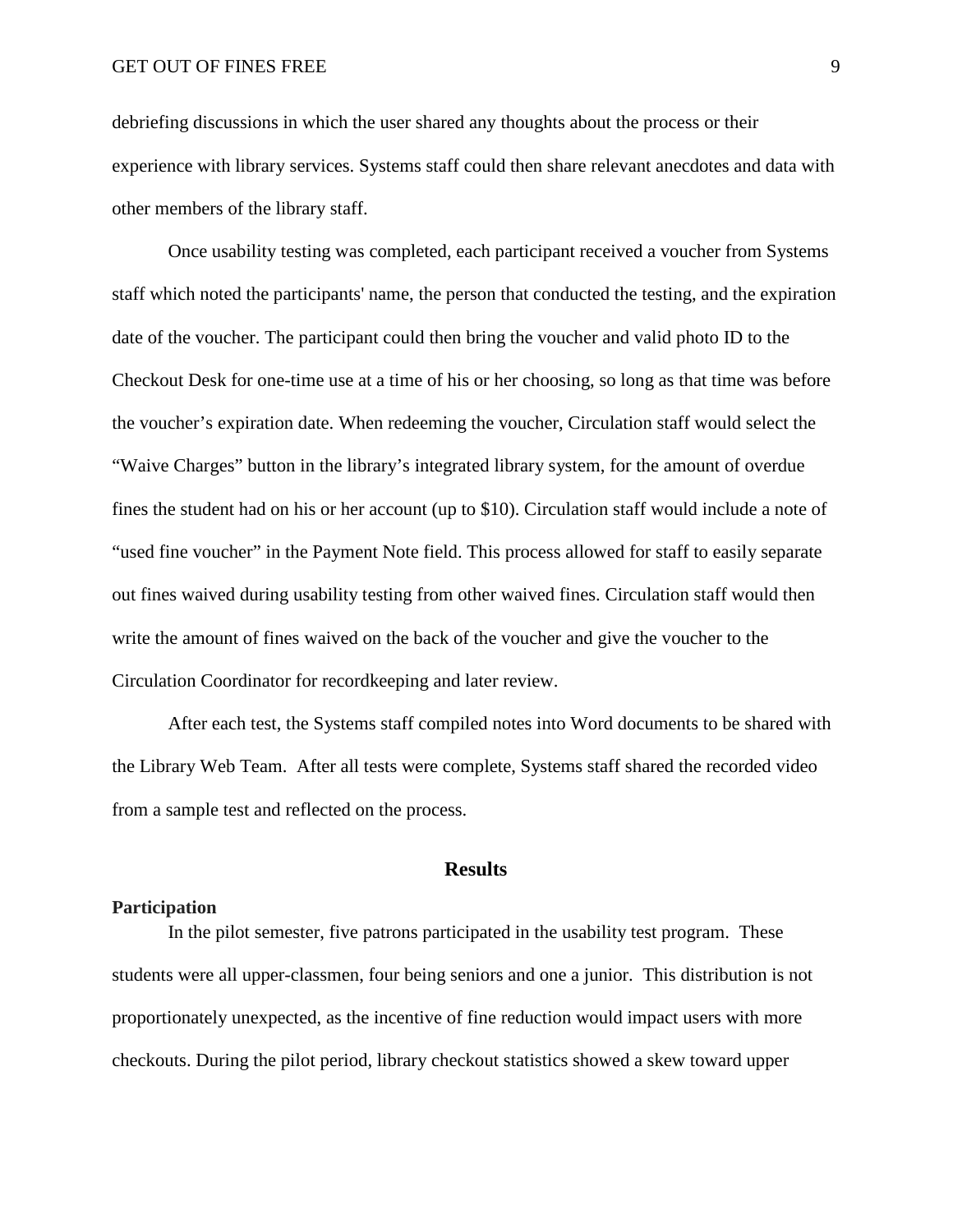classmen, with seniors checking out more items (1,867) than freshmen and sophomores combined (626 and 1,026, respectively).

The patrons who elected to participate responded to three methods of outreach: three responded to the email blast, one to face-to-face interaction with Circulation staff, and one volunteered on the basis of the "Stapler Sign" marketing. None directly identified the webpage slideshow or LibGuide as impetus for participation. Circulation cleared \$37 in total overdue fines through testing.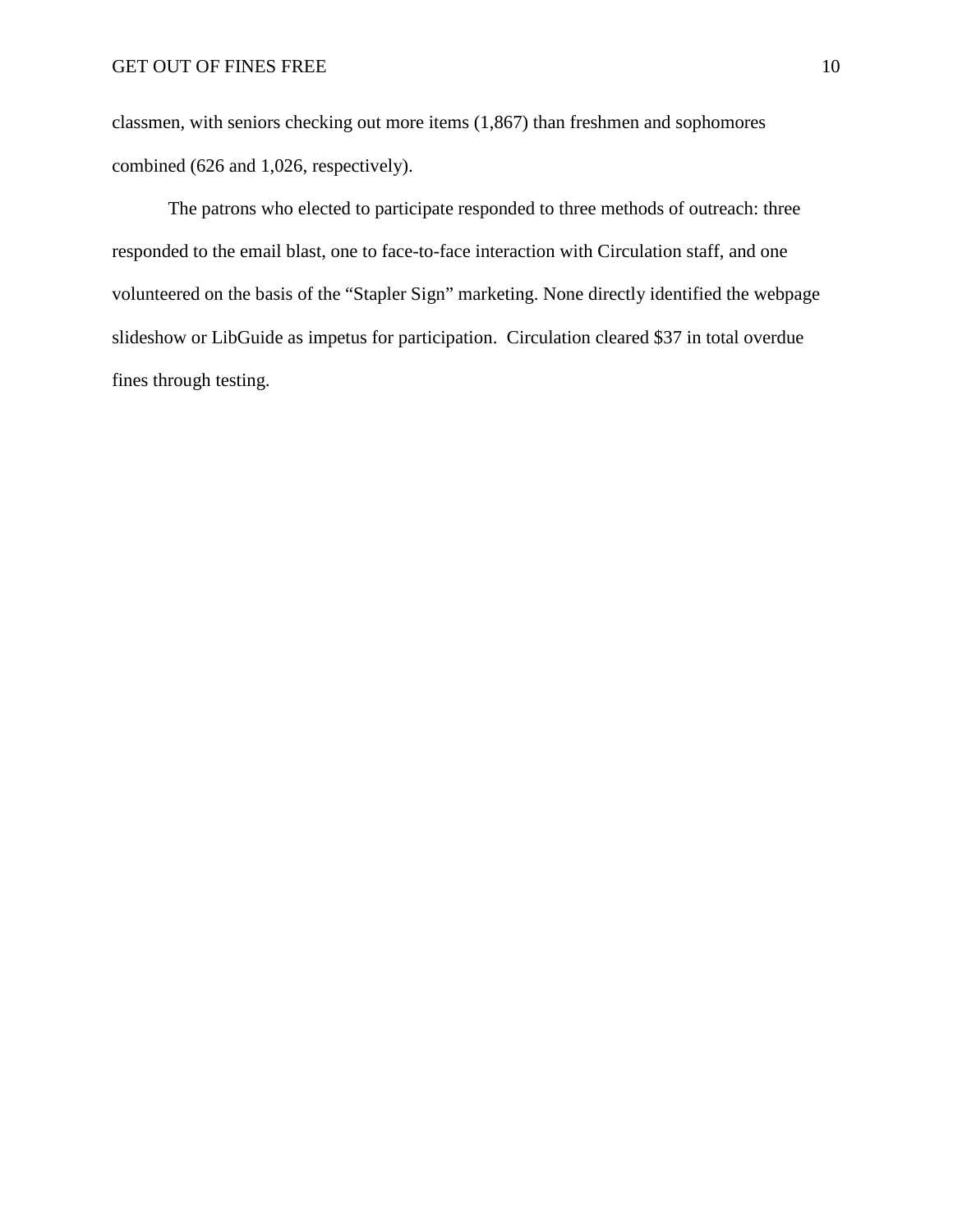# **Results from the tests**



# **Tasks**

1. Find the full-text of this article:

Renold, C. (2000). Creating an online gerontology course: A bottom-up approach. *Gerontology & Geriatrics Education, 20*(4), 17–30. doi:10.1300/J021v20n04\_04

- 2. Request this article through interlibrary loan: Hong, S. J. (1990). The design of a testable parallel multiplier. *IEEE Transactions on Computers*, *39*(3), 411–416. doi:10.1109/12.48874
- 3. Where would you look for research materials related to you major?
- 4. Which librarian can help you with an anthropology paper? How do you contact her?
- 5. Renew a book.
- 6. Where would you go to get a book for your course Physical Chemistry II, which the professor said is "on reserve?"
- 7. Find a video tutorial about searching effectively in databases.
- 8. Find a list of Education databases.
- 9. What are today's library hours?
- 10. How do you reserve a room in the library?
- 11. How long can you borrow a DVD?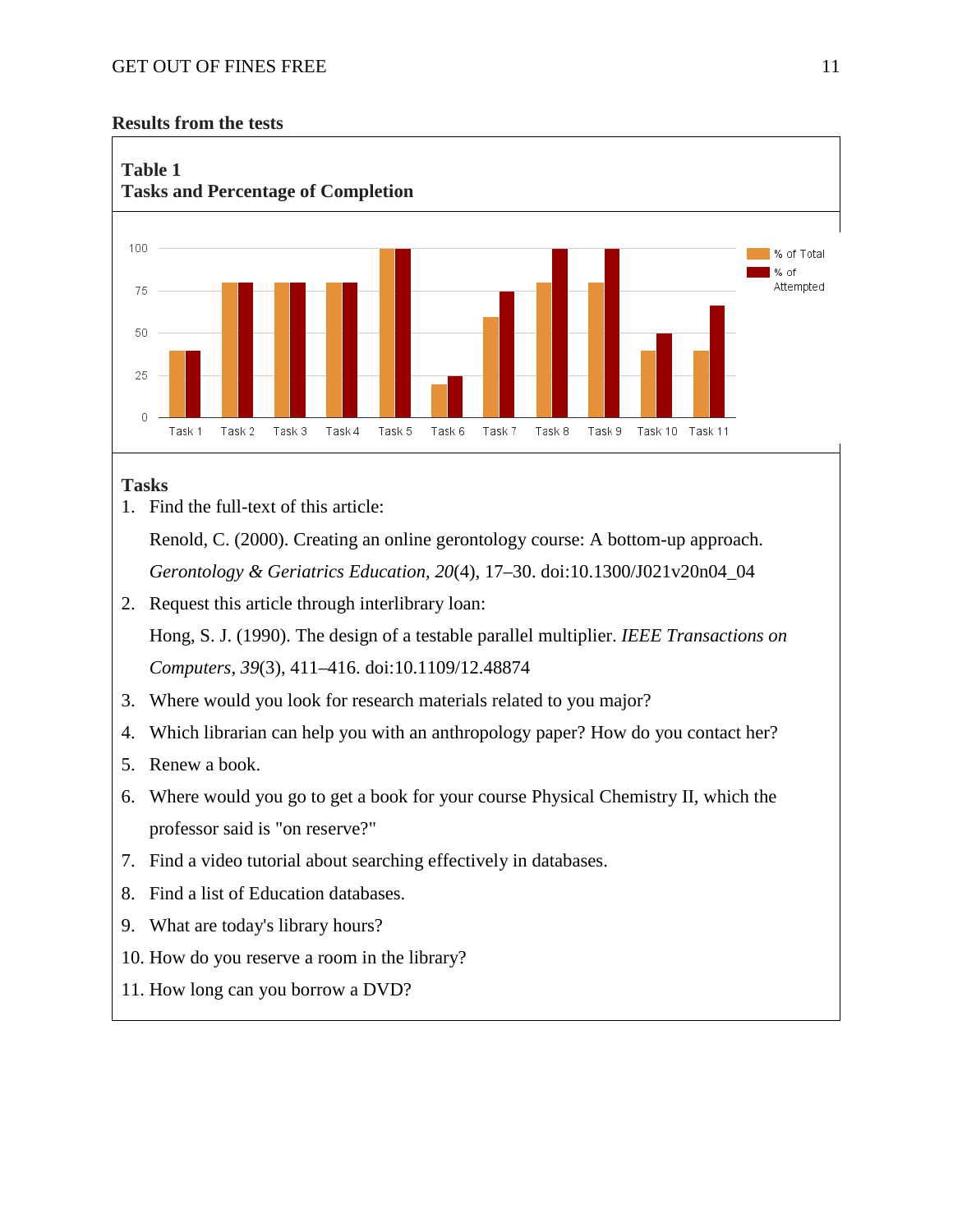Table 1 shows the tasks testers were asked to complete, as well as their rate of successful completion of each task. Participants showed particular difficulty with Question #10, regarding how to reserve a room in the library. To mitigate this problem, library staff brought the reservation link to the top of the Library Spaces page (it was previously embedded in a paragraph of text), and emphasized it through boldface and an icon. A link was also added to individual room calendars to make the option more findable.

Question #6, how to get a book on reserve, resulted in non-completion in the sense that testers (in their fourth year at the College) already knew to go to the Checkout Desk. Only one tester searched for the answer on the library website; everyone else said they would call or go to the desk directly.

The slideshow on the library homepage moved too fast for one user. Even though the user had his cursor on the image while reading and considering clicking, the slideshow cycled on to the next image before he could finish. When he finally clicked, it had moved to the next slide. Following the test, library staff reconfigured the slideshow to stop moving when a user holds the mouse cursor over it.

All participants used the library's discovery service search box, which searches for articles, books, and other research materials, in order to find policy and service information. They usually came up short, as the information they needed was on the library's website, not in its databases. To remedy this, library staff added "canned" keyword searches to the discovery service, displaying in a "Did You Mean?" fashion when a user searches for topics such as hours, interlibrary loan, and renewals.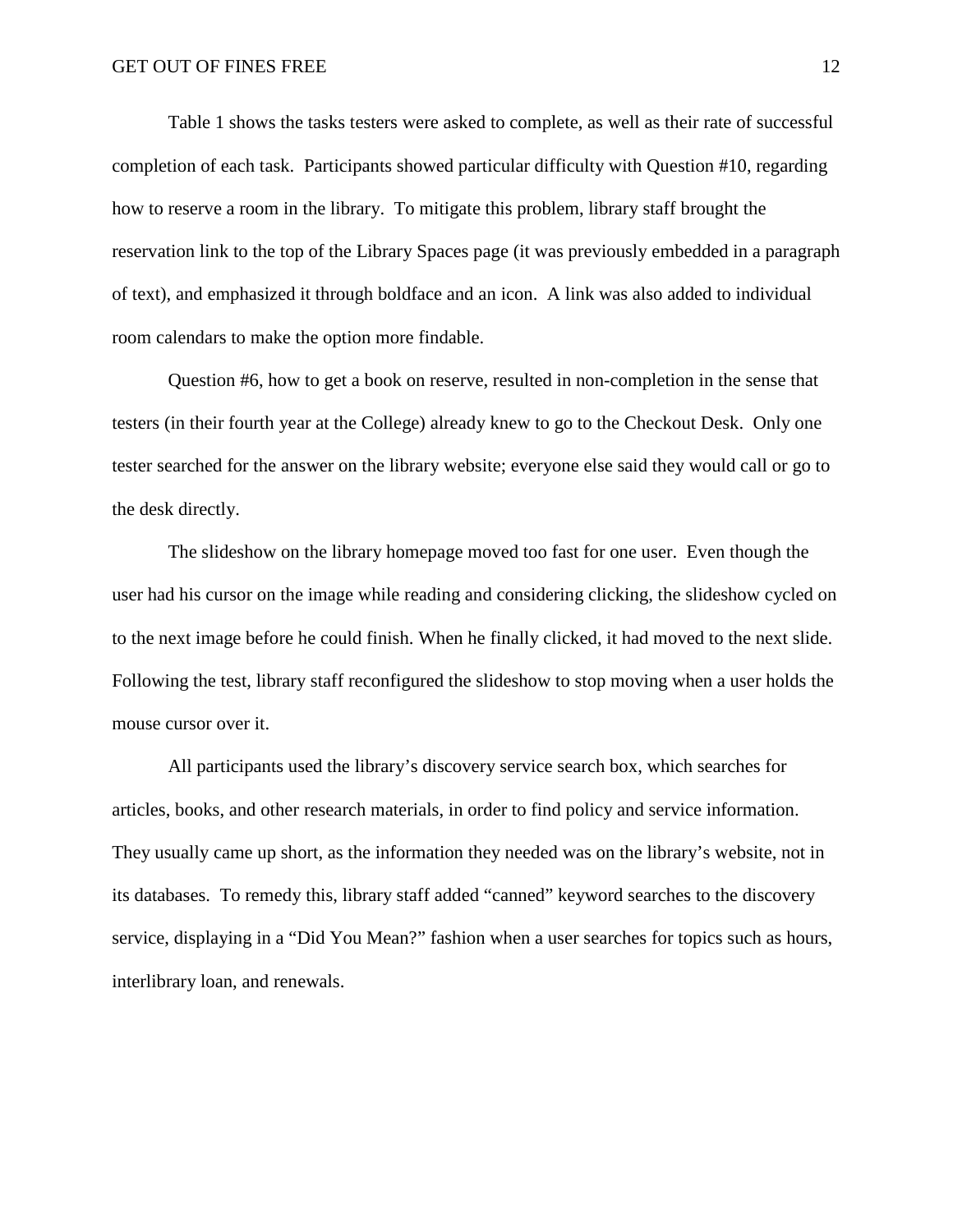| Tester#        | Found Full Text<br>(Y/N) | Steps taken (clicks,<br>searches, limiters<br>applied post-search) <sup>1</sup> | # of Restarts <sup>2</sup> |
|----------------|--------------------------|---------------------------------------------------------------------------------|----------------------------|
|                | N                        | 5                                                                               | 4                          |
| $\overline{2}$ | N                        | 6                                                                               |                            |
| 3              | Y                        | 8                                                                               | 3                          |
| 4              | Y                        | 10                                                                              | 3                          |
| 5              | N                        | 3                                                                               |                            |

each considered a step.

<sup>2</sup> Restarts included switching database systems or starting a new search string.

All participants had some degree of difficulty with finding full text from a citation, which was the first question in our test. Table 2 shows, for each participant, the number of "steps" (clicks, searches, or applied limiters) and "restarts" (either deleting existing search terms and starting from scratch, or trying a different search system) between starting at the library homepage and either reaching full text or giving up. Only two of five participants reached full text without conceding defeat. Those that succeeded averaged nine clicks to get to full text, and restarted their search methodology an average of three times. These results may reflect a lack of user experience with known item searching. They may also show inadequacy of library discovery service searching when users search naturally: two patrons pasted a full citation into the search and did not retrieve results. This generally works in Google, but did not work in the search system.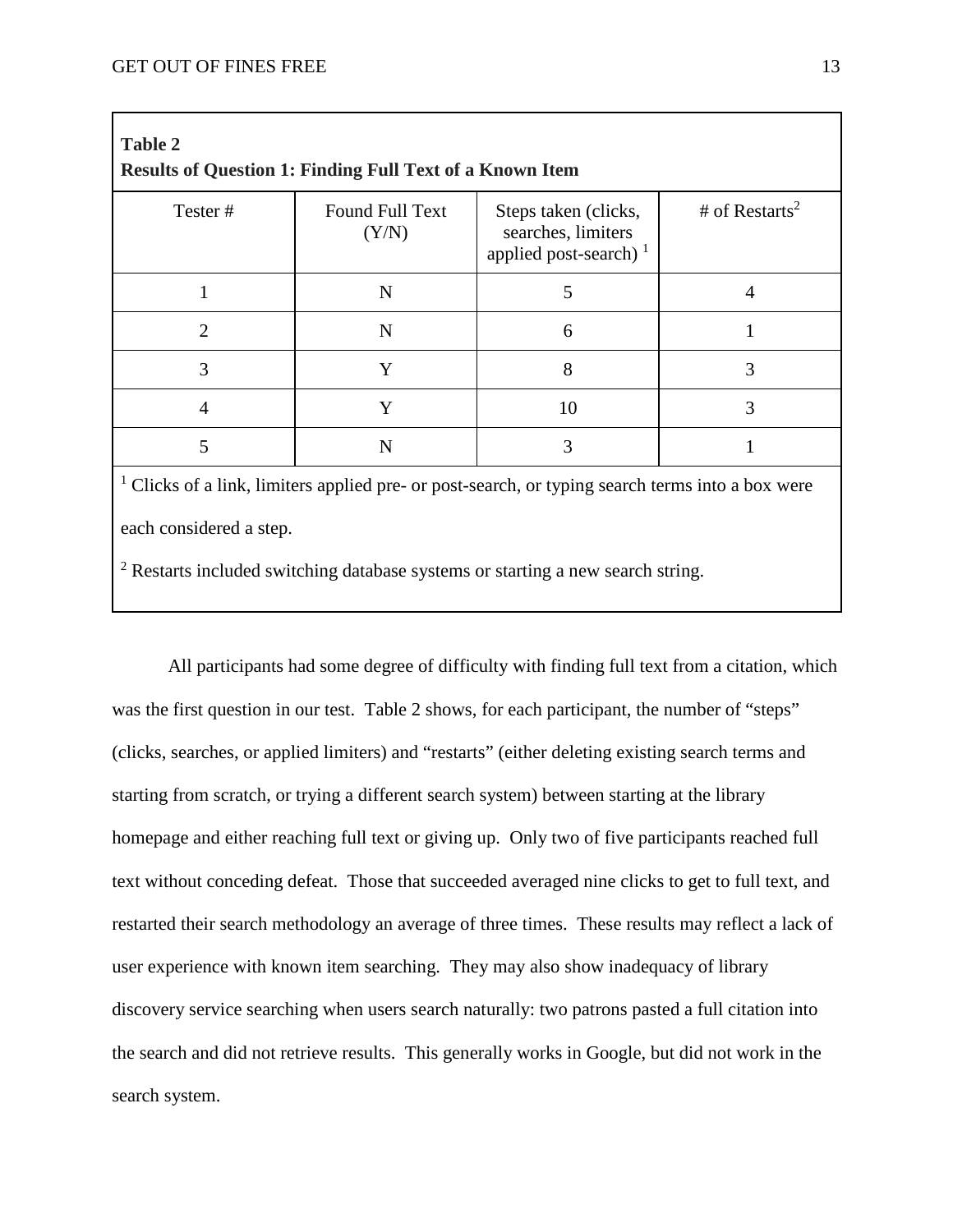Other problematic observations merit more consideration when a full-scale site redesign happens in 2016. In particular, participants identified problems with inconsistent branding and important links being hidden behind dropdown menus. A participant also identified another local library's website as a favorite, and library staff will consider that example when redesigning in 2016.

# **Discussion**

#### **Logistical considerations**

Because this was the first time Lavery Library ran the pilot, unanticipated staffing problems arose. When patrons signed up for a time slot using Doodle, Systems staff were notified via e-mail. For most participants, Systems staff could email a confirmation, but one participant arrived immediately after scheduling a usability testing session. This caught Systems staff off-guard. To prevent this from happening, Systems staff closed the Doodle poll and instructed participants to schedule a session via email.

Similarly, although closing registration for usability testing the week before course registration was thought to be ideal when the pilot began, staff ended up turning several potential participants away. This left the library with less data, and frustrated many interested patrons with overdue fines to pay out-of-pocket.

#### **Next steps**

After evaluating the data collected through usability testing and the time requirements for staff at the end of the spring 2015 semester, it was decided that the pilot project would continue in the 2015-16 academic year. However, some adjustments were necessary.

Given the amount of time required for successful usability testing, as well as the amount of time required to track fines through the pilot, involved staff agreed to limit the number of testing slots in the fall to 20. If trends continued, this cap would accommodate for the testers that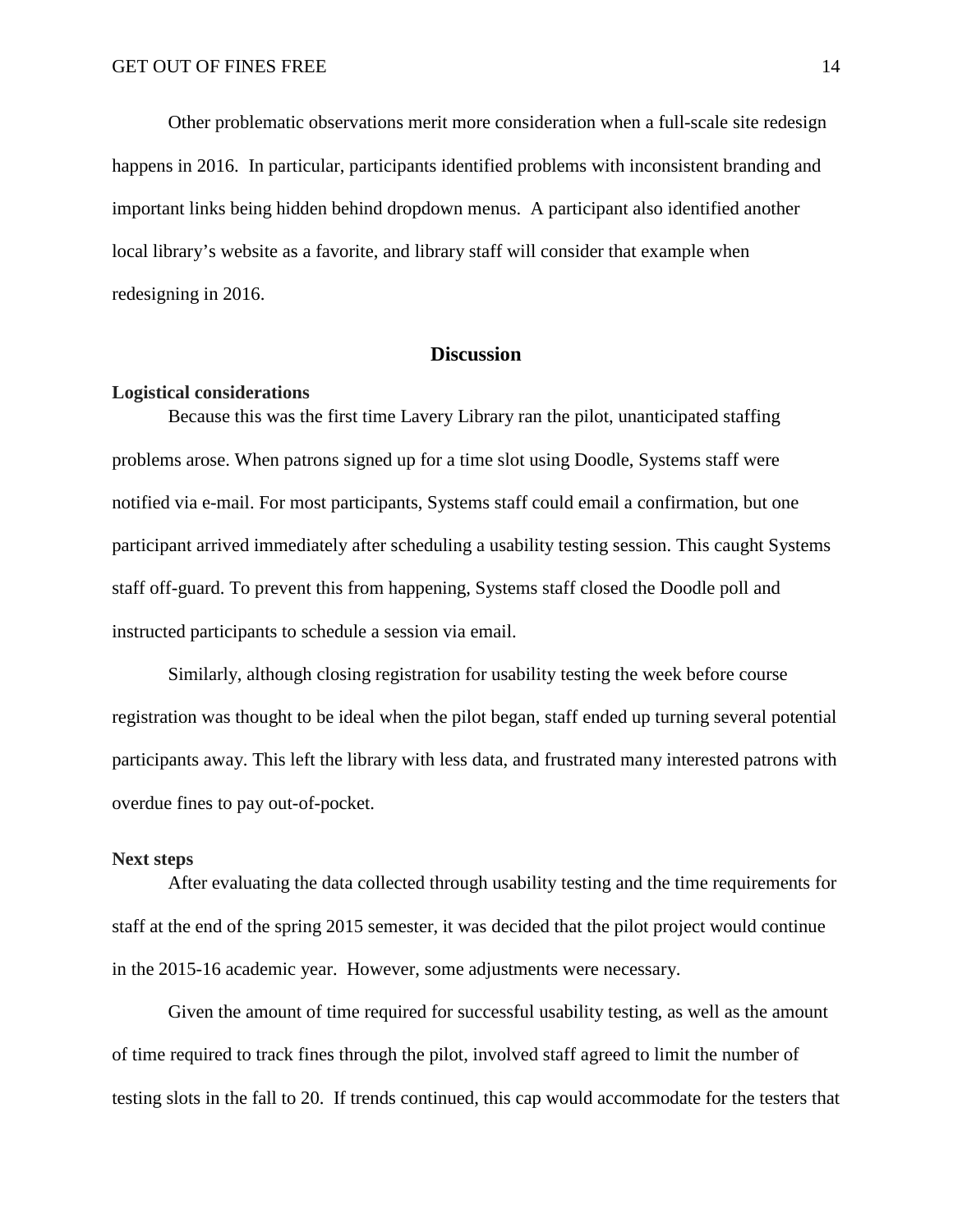we turned away during course registration week, but would still be manageable. Staff agreed to recruit through course registration week, as long as testers were made aware that only times convenient for both the tester and staff member would be available.

In the 2015-2016 academic year, the College will select and migrate to a new content management system. The recruitment method presented in the pilot will feed into a broader spectrum of user interface test activities. These will include:

- Qualitative assessments of mockups and wireframe layouts
- Menu option text and arrangement, through card sorting techniques
- Continued protocol analysis to identify problems with the new interface

Although the usability for fines pilot was not intended to assess information literacy skills of our students, the Library Web Team (of which many librarians and staff are part) remarked on the possibility of evaluating the persistence of information literacy in a student's academic career through usability testing results, as considered in Castonguay (2008) and Krueger, Ray, and Knight (2004). This opportunity will be reevaluated once the usability for fines pilot is more established and the College has finished its content management system migration and site-wide redesign.

#### **Conclusion**

The usability for fines pilot program was considered to be a success by staff and patrons alike, and Lavery Library will continue to integrate testing data into its assessment program. Offering an option for patrons to proactively manage fines through this program meets the usability testing needs of Systems staff and the fine management needs of Circulation staff. It is recommended that other libraries with like needs and policies consider implementing a similar model as a way to elicit goodwill and provide users with the best possible online experience.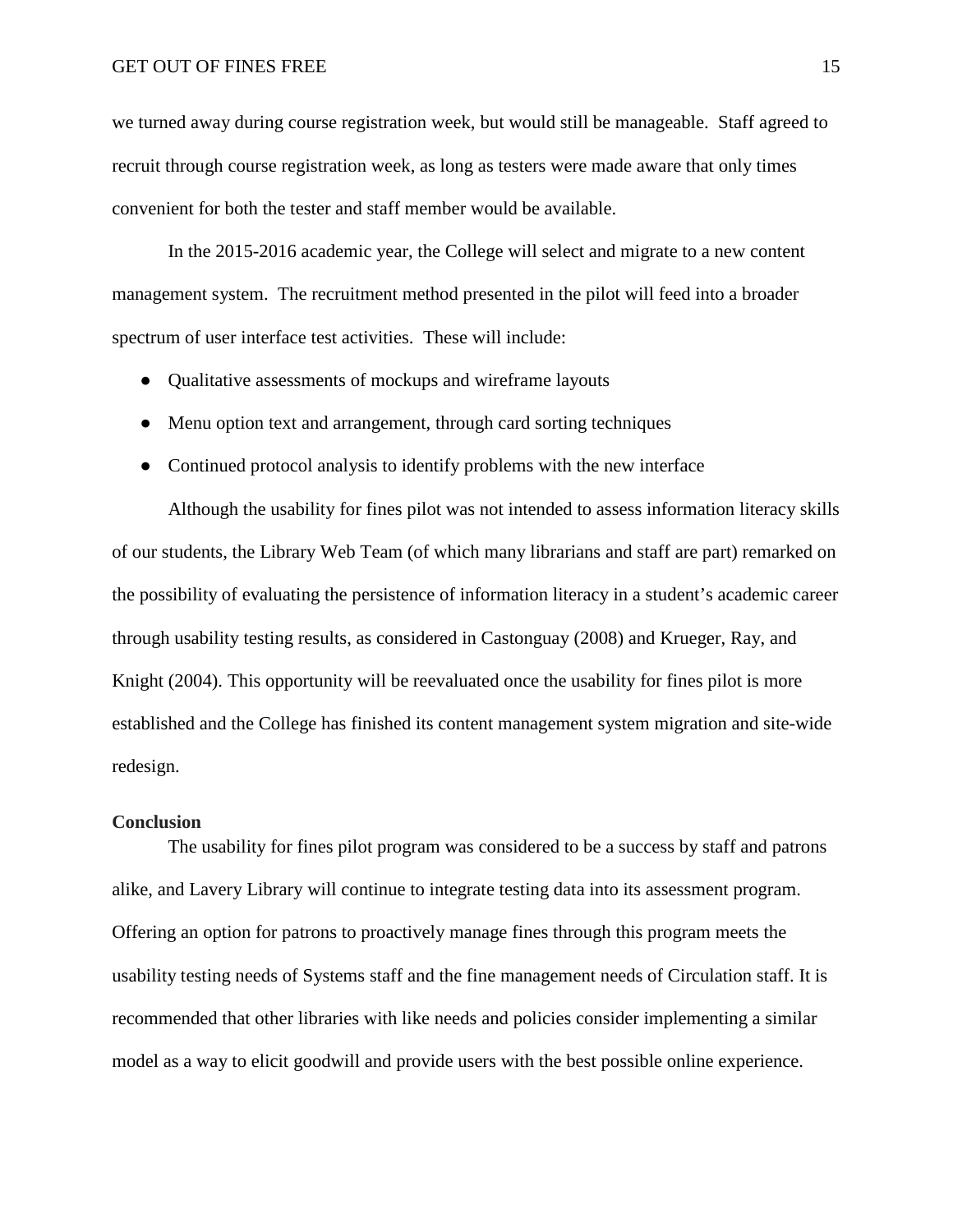## **Works Cited**

- American Library Association. (1993, June 30). Economic barriers to information access: An interpretation of the Library Bill of Rights. Retrieved September 28, 2015, from http://www.ala.org/Template.cfm?Section=interpretations&Template=/ContentManagem ent/ContentDisplay.cfm&ContentID=76532
- Bhatt, H. (2011). Students' perception of charging fines for overdue books: Case of Islamia College of Science and Technology Library. *DESIDOC Journal of Library & Information Technology*, *31*(6), 407–413. http://doi.org/10.14429/djlit.31.6.1315
- Boyce, C. (2014). Practice makes perfect: Updating borrowing policies and practices at a small academic library. *Journal of Access Services*, *11*(4), 282–297. http://doi.org/10.1080/15367967.2014.945119
- Castonguay, R. (2008). Assessing library instruction through web usability and vocabulary studies. *Journal of Web Librarianship*, *2*(2-3), 429–455. http://doi.org/10.1080/19322900802190753
- Chen, Y.-H., Germain, C. A., & Yang, H. (2009). An exploration into the practices of library web usability in ARL academic libraries. *Journal of the American Society for Information Science & Technology*, *60*(5), 953–968. http://doi.org/10.1002/asi.21032
- Clausen, B. E., & Ryan, M. (2013). Access services: Check us out! *Reference & User Services Quarterly*, *53*(1), 29–32. http://doi.org/10.5860/rusq.53n1.29
- Connaway, L. S., & Powell, R. R. (2010). *Basic research methods for librarians*. Santa Barbara, Calif.: Libraries Unlimited.
- Eberhart, G. (1999). To fine or not to fine. *American Libraries*, *30*(8), 75.
- Emanuel, J. (2013). Usability testing in libraries: Methods, limitations, and implications. *OCLC Systems and Services*, *29*(4), 204–217. http://doi.org/10.1108/OCLC-02-2013-0009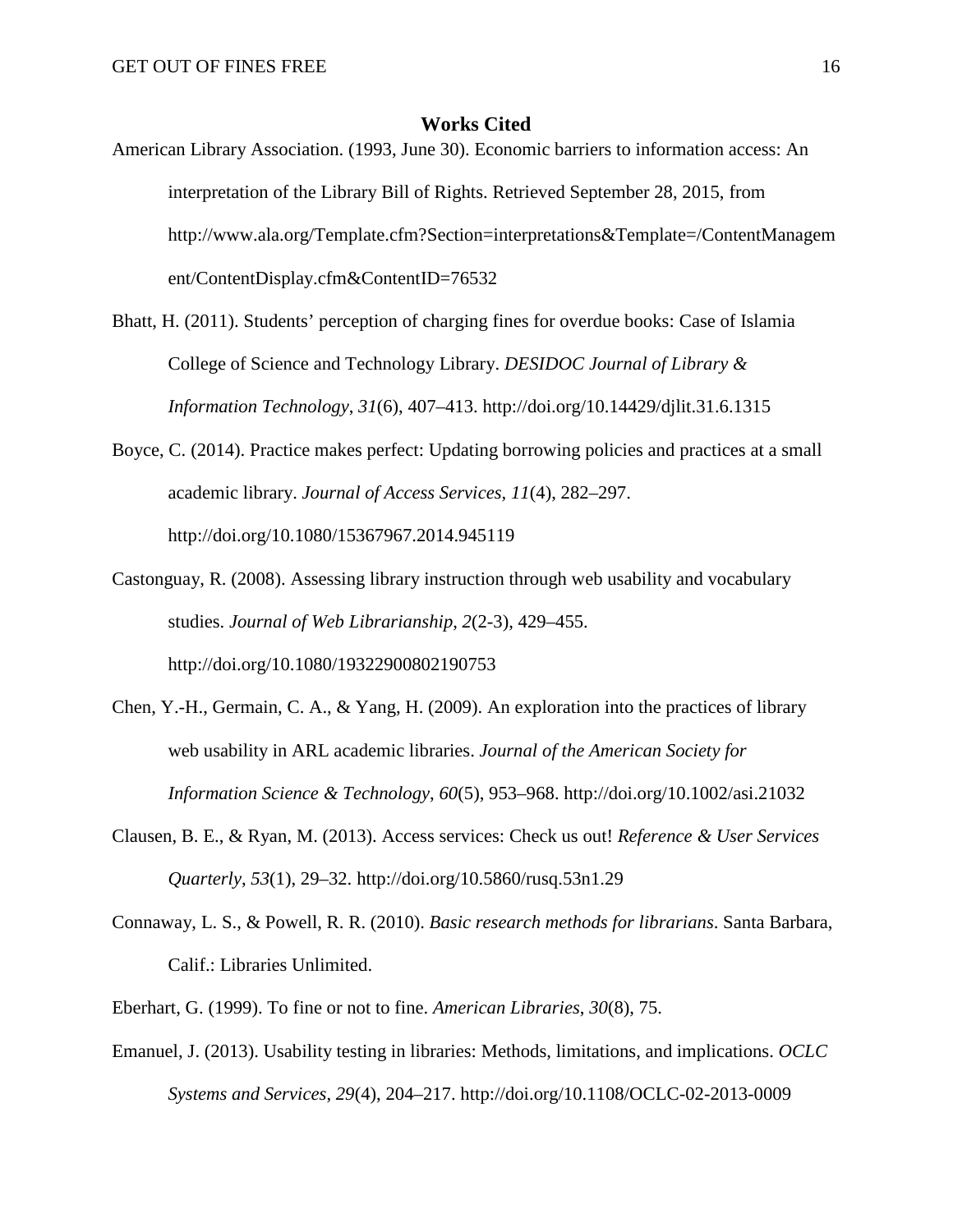- George, C. A. (2005). Usability testing and design of a library website: An iterative approach. *OCLC Systems and Services*, *21*(3), 167–180.
- Green, E. R. (2008). The lighter side of the bookshelves: Should libraries fine for late books? *Colorado Libraries*, *34*(3), 62.
- Hockenberry, B., & Little, M. (2013). How We Came to Dread Fridays: Developing an Academic Library Assessment Plan Two Hours at a Time. *College & Undergraduate Libraries*, *20*(3-4), 277–297. http://doi.org/10.1080/10691316.2013.829379
- International Organization for Standardization. (1998). *Ergonomic requirements for office work with visual display terminals (VDTs), Part 11: Guidance on usability* (No. 9241-11). Geneva, Switzerland.
- Jessop, L., & Plato, T. (2011). To fine or not to fine? *Feliciter*, *57*(2), 71–73.
- Krueger, J., Ray, R. L., & Knight, L. (2004). Applying web usability techniques to assess student awareness of library web resources. *The Journal of Academic Librarianship*, *30*(4), 285– 293. http://doi.org/10.1016/j.acalib.2004.04.002
- Krug, S. (2010). *Rocket surgery made easy: The do-it-yourself guide to finding and fixing usability problems*. Berkeley, CA: New Riders.
- Leung, Y. C. (2007). Prompt return by library notices. *Journal of Access Services*, *4*(3-4), 83–92. http://doi.org/10.1300/J204v04n03\_06
- Mitchell, E., West, B., & Johns-Masten, K. (2015). Revitalizing library services with usability data: Testing 1, 2, 3 ... *Computers in Libraries*, *35*(4), 11–14.
- Mitchell, W. B., & Smith, F. W. (2005). Using rewards to minimize overdue book rates. *Journal of Access Services*, *3*(1), 47–52. http://doi.org/10.1300/J204v03n01\_04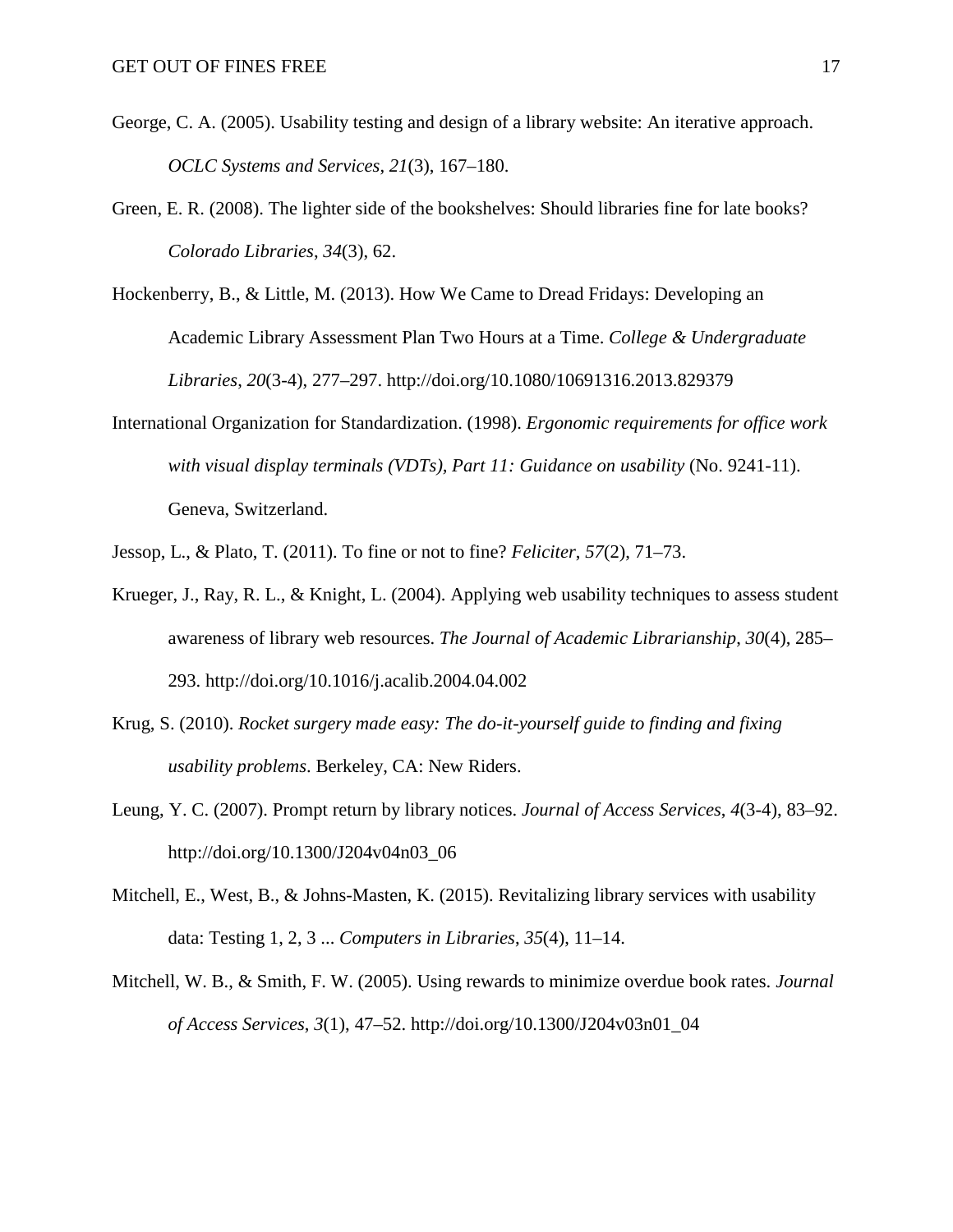- Mosley, P. A. (2004). Moving away from overdue fines: One academic library's new direction. *Journal of Access Services*, *2*(1), 11–21. http://doi.org/10.1300/J204v02n01\_03
- Nielsen, J. (2012, January 4). Usability 101: Introduction to usability. Retrieved June 26, 2015, from http://www.nngroup.com/articles/usability-101-introduction-to-usability/
- Oliverio, R. (2014, August 20). Overdue fines. *American Library Association, College Libraries Section (COLLIB-L)*. List Posting. Retrieved from http://lists.ala.org/sympa/arc/collibl/2014-08/msg00152.html
- Reed, K., Blackburn, J., & Sifton, D. (2014). Putting a sacred cow out to pasture: Assessing the removal of fines and reduction of barriers at a small academic library. *The Journal of Academic Librarianship*, *40*(3–4), 275–280. http://doi.org/10.1016/j.acalib.2014.04.003
- Sonsteby, A., & DeJonghe, J. (2013). Usability testing, user-centered design, and LibGuides subject guides: A case study. *Journal of Web Librarianship*, *7*(1), 83–94. http://doi.org/10.1080/19322909.2013.747366
- Sung, J. S., & Tolppanen, B. P. (2013). Do library fines work?: Analysis of the effectiveness of fines on patron's return behavior at two mid-sized academic libraries. *The Journal of Academic Librarianship*, *39*(6), 506–511. http://doi.org/10.1016/j.acalib.2013.08.011
- Swanson, T. A., & Green, J. (2011). Why we are not Google: Lessons from a library web site usability study. *The Journal of Academic Librarianship*, *37*(3), 222–229. http://doi.org/10.1016/j.acalib.2011.02.014
- U.S. Department of Health and Human Services. (n.d.). User experience basics | Usability.gov. Retrieved June 29, 2015, from http://www.usability.gov/what-and-why/userexperience.html